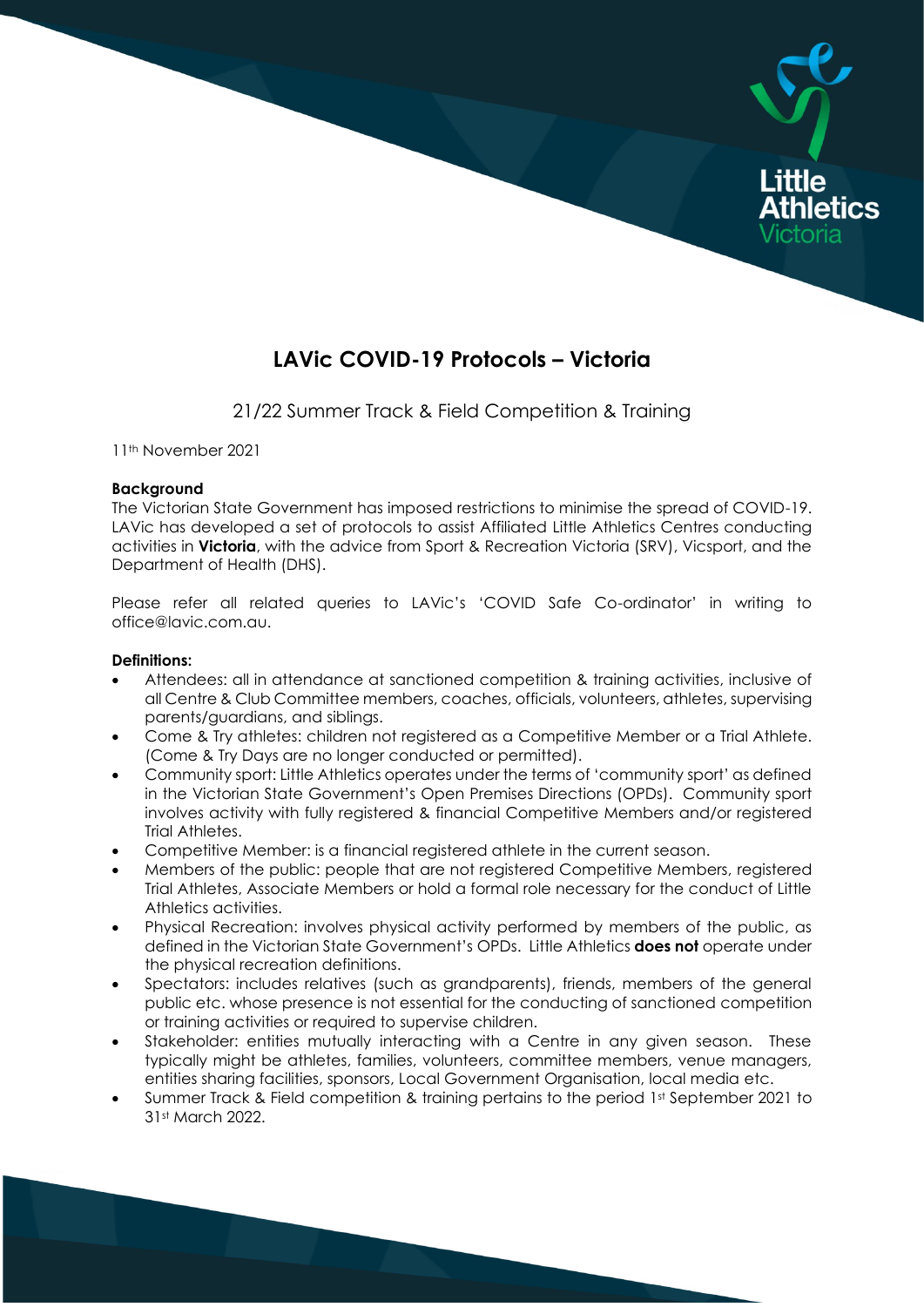- Supervising parent/guardian: the parent/guardian is responsible for supervising children at a sanctioned competition or training activity. The presence of parents/guardians are required for the safe conduct of sanctioned Little Athletics activities.
- Trial Athlete: an athlete registered as a Trial Athlete in the current season.
- Venue manager: the body responsible for the management of the venue. This will typically be a Local Government Organisation, committee of management, collective sporting body, school or similar.
- Volunteer: a person that will, or may potentially, undertake voluntary duties during the course of the season. These include parents/guardians, coaches, officials, Committee members, Associate Members, and Honorary Members.

# **21/22 SUMMER TRACK & FIELD COMPETITION & TRAINING – VICTORIAN CENTRES**

## **General**

- The Open Premises Directions (No. 4, 05.11.21, 'OPDs') sets out the conditions for the conduct of physical recreation and community sport. Community sport is exempted from the vaccination requirements and patron limits when:
	- o the space is **only** being used for community sport,
	- o spectators comply with the public gathering limit (individual groups of no greater than 30), and
	- o otherwise only participants and minimum number of persons required to conduct the community sport are present.
- Indoor spaces can open.
- Those required to conduct competition & training includes athletes, officials, coaches, committee members, volunteers, COVID-Safe Officials (CSOs) and **supervising** parents/guardians.
- Parents/guardians are responsible for supervising children at sanctioned training activities. The presence of supervising parents/guardians are required for the safe conduct of sanctioned Little Athletics activities.
- Competitive Members & Trial Athletes only may attend if registered in the current season.
- The CSO, Centre administrators and venue managers will manage the use of the facilities.

# **COVID Safe Official (CSO)**

- Affiliated Centres intending to conduct Track & Field competition & training activities must appoint a minimum of one (preferably several) CSOs.
- The CSO is responsible for the Centre's implementation and compliance with these protocols.
- The tasks and responsibilities assigned to the CSO role are documented in the CSO Duty Statement. Click HERE to view.
- When rostered, the CSO can only undertake the role of the CSO and not undertake additional or other volunteer duties.
- CSOs are encouraged to complete the free online Australian Government COVID-19 Infection Control Training course.

# **COVID Safe Plan**

- All Centres are required to have a completed Community Sport COVID Safe Plan (CSP). The CSP template can be used by Centres that don't already have a CSP.
- Centres can tailor a CSP for their own purposes.
- Centres maybe required to produce a copy of their CSP upon request by an authorised officer – typically Victoria Police, WorkSafe, DHS or Local Government. Centres are also advised to have a copy of the most recent LAVic protocols available.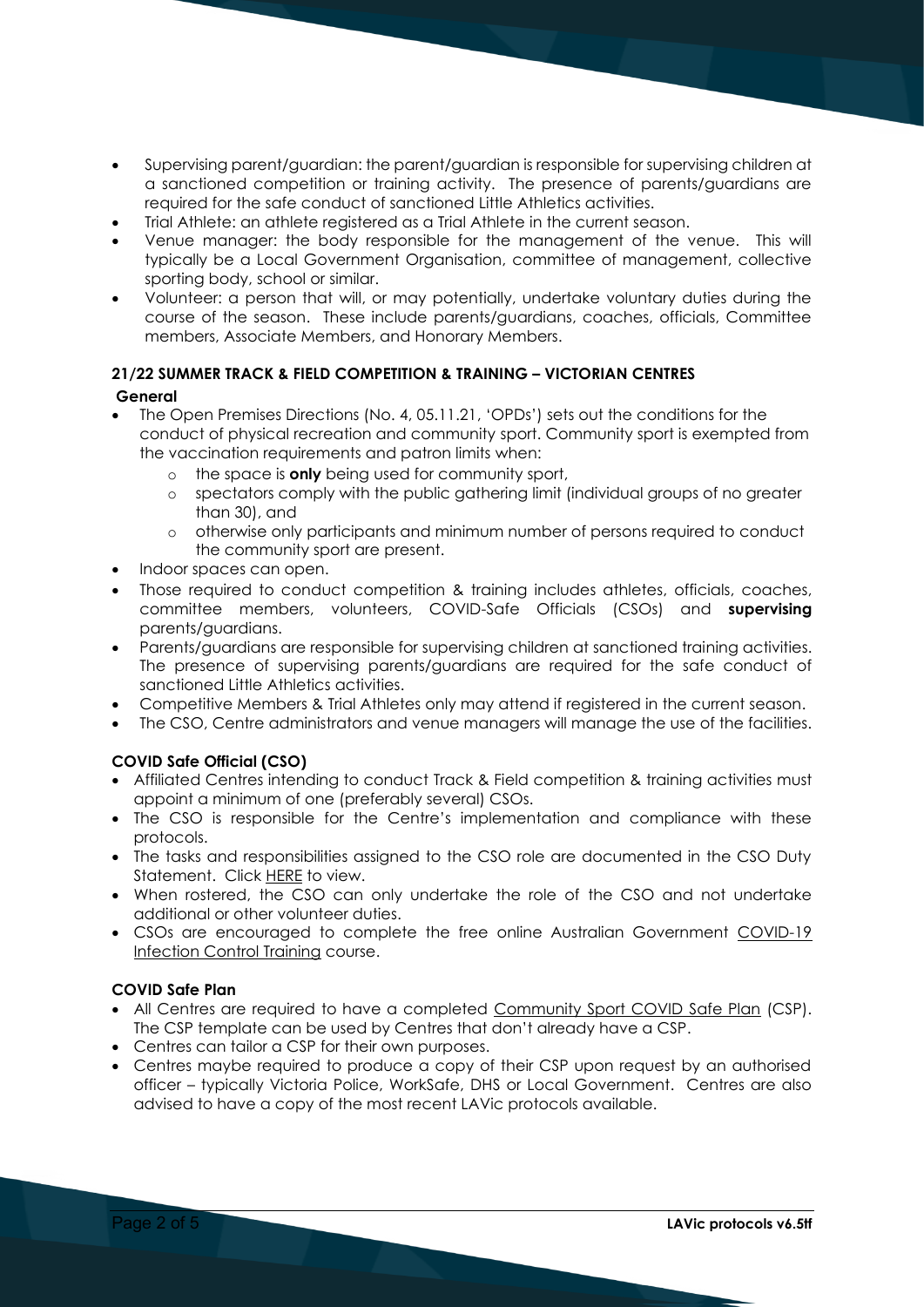#### **Communication**

• The Centre must communicate the Track & Field competition & training protocols to all members, athletes, coaches, volunteers, Committee members, families, sponsors, venue managers and other Centre stakeholders.

#### **Attendance Records and Managed Access**

- Prior to the commencement of sanctioned Centre competition & training activities, all attendees must register their attendance via the Victorian State Government QR Code system. (A manual register must also be available in the event the attendee is unable to use the QR Code system; details must be kept for 28 days).
- COVID-Safe Officials must be present at all times to ensure all attendees register their attendance.

#### **Cleaning/disinfecting/sanitising shared equipment**

- Athletes are encouraged to bring their own water bottles, towels, and other personal items to avoid sharing where possible.
- Athlete's clothing items, such as tops, hoodies, etc, are to be separated when not worn to avoid contact with other athletes' items.
- Uniform items are not to be shared.
- Athletes will be required to only use the equipment allocated to them unless they supply their own (training only).
- Throwing implements (shot put, discus, javelins) are to be cleaned with disinfectant wipes after every attempt.
- Starting blocks must be cleaned/disinfected prior to each use.
- Athletes will be required to sanitise their hands after using shared equipment.
- In training and competition, all shared equipment, such as rakes, brooms, tape measures etc, must be cleaned/disinfected after each use.
- High jump: all forms of high jump are permissible, with the following provisos:
	- o that all equipment is thoroughly cleaned after the session;
	- o each athlete sanitises their hands after each jump.
- Long & triple jump: when athletes are leaving the pit, athletes must clean their hands and sanitise.
- For all strength & conditioning training, all shared equipment (such as gym mats, skipping ropes, medicine ball, kettle bells etc)must cleaned/disinfected after each use.
- Centres are required to allocate the responsibility for accessing the equipment shed and handling equipment. Access to the equipment shed can be accessed by authorised people only. To assist with this, the equipment shed should be secured at all times.

#### **Personal infection control & management**

- CSOs must advise those attending sanctioned competition & training activities to go home and get tested that if they have:
	- o Any cold or flu symptoms;
	- o Been in direct contact with a known case of COVID-19 in the previous 14 days;
	- o A high risk from a health perspective (for example those with pre-existing medical heath conditions).
- Attendees must inform the CSO if they are feeling unwell.
- Any attendee who tests positive for coronavirus (COVID-19) should remain in isolation at home and cannot attend Little Athletics activities until they have been notified by DHS that they are no longer required to self-isolate, and have met its criteria for release.
- In the event of a confirmed COVID-19 infection at the Centre, the CSO, in conjunction with the Centre committee and venue manager, must take the following actions:
	- o Undertake a risk assessment to help determine what actions are required. This may include closing part or all of the facility to allow a comprehensive clean, as well as the identification and notification of close contacts. For more information see the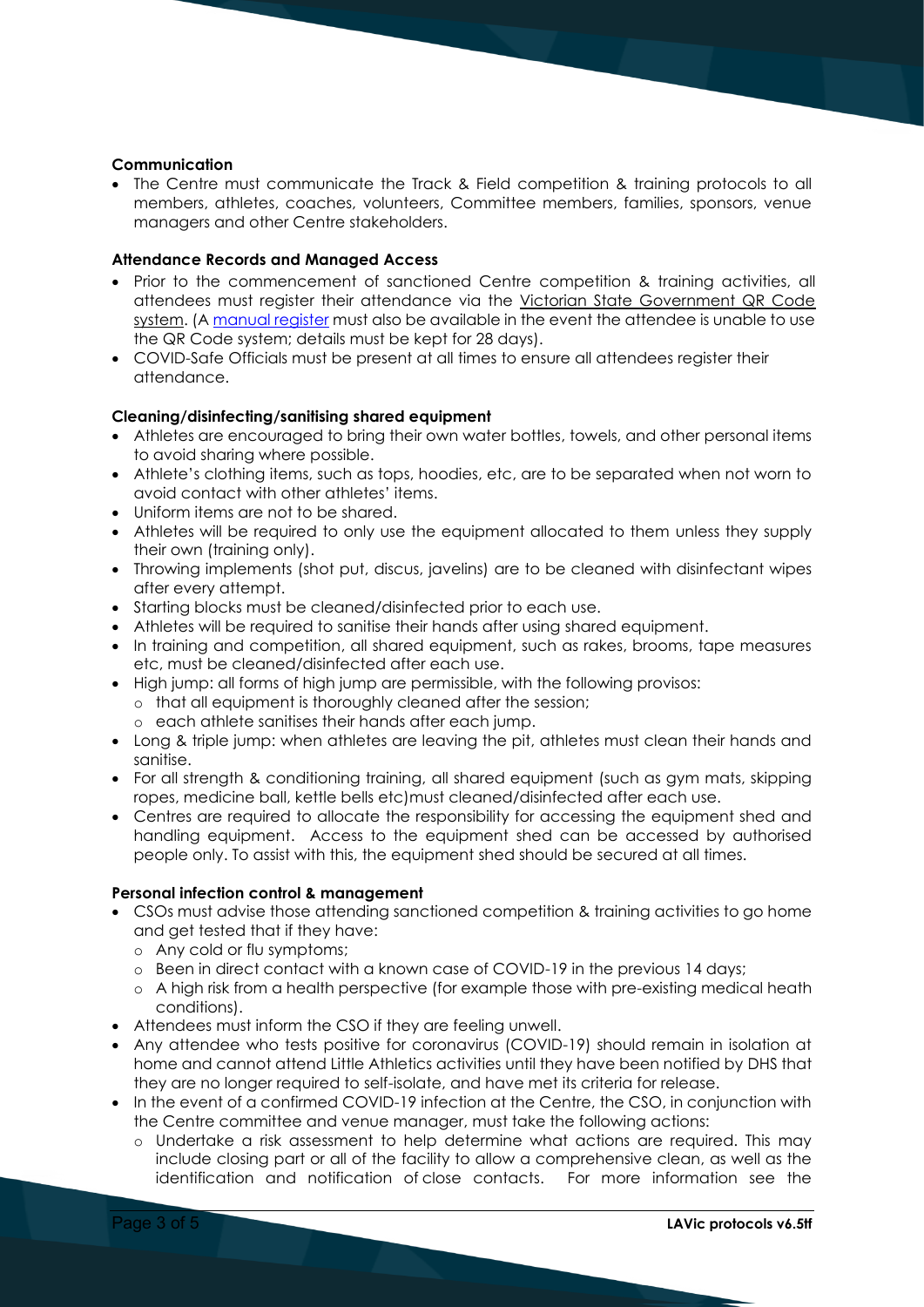Workplace guidance for managing suspected and confirmed cases (including risk assessment template).

- o Contact DHS and WorkSafe
	- Notify DHS of suspected COVID-19 infections via the COVID-19 Hotline: 1800 675 398 (open 24 hours, 7 days).
	- **•** Consult with DHS on whether the Centre is required to stay closed for a short period to facilitate cleaning and enable contact tracing.
	- Report the case to WorkSafe and LAVic.
- o Determine what areas of the Centre were visited, used, or impacted by the infected person.
- o Clean the premises (see how to clean and disinfect after a COVID-19 case in nonhealthcare settings):.
	- Close the affected area to prevent access prior to and during cleaning and disinfection.
	- Consider engaging suitably qualified personnel to clean and disinfect the area
	- **The workplace should be thoroughly cleaned and disinfected before it can be re**opened for sanctioned Little Athletics activities.

## **Hygiene**

- All attendees will be required to maintain physical distancing of at least 1.5 metres (those people with whom they ordinarily reside are excepted).
- Attendees 12 years and older must:
	- o carry a face mask at all times;
	- o wear a mask while in an indoor space;
	- o where a mask outdoors when physical distancing is not possible.
- Participants must use hand sanitiser prior to commencement and completion of any sanctioned activity.
- Attendees at sanctioned competition & training activities are advised to:
	- o Regularly and thoroughly wash hands, especially after using toilets and sneezing/coughing;
	- o Carry and use hand sanitiser;
	- o Sneeze or cough into the elbow or tissue rather than hands;
	- o Immediately dispose of used tissues in the bin;
	- o Avoid close contact with people who are unwell;
	- o Limit the touching of eyes, nose, or mouth;
	- o Not spit or clear nasal/respiratory secretions;
	- o Avoid contact with other participants, inclusive of handshakes, high fives, huddles, and celebrations.
- Athletes are required to sanitise their hands after sneezing/coughing.
- Hand sanitiser must be provided for use at the reaistration area and each event site.
- Disinfectant wipes must be available at each event site where equipment is used.
- Centres must prominently display posters and signage promoting COVID Safe practices (supplied by LAVic and DHS).
- Car pooling is to be avoided for compliance with child safety standards and COVID-19 safety.

#### **Cleaning**

- Centres must devise a regular and thorough cleaning schedule to disinfect all common areas and high touch surfaces.
- The toilets must be thoroughly cleaned and disinfected before and after each competition & training session.
- The Centre cleaning roster must be prominently displayed.
- Further information about cleaning can be found here: DHS cleaning and disinfecting information .